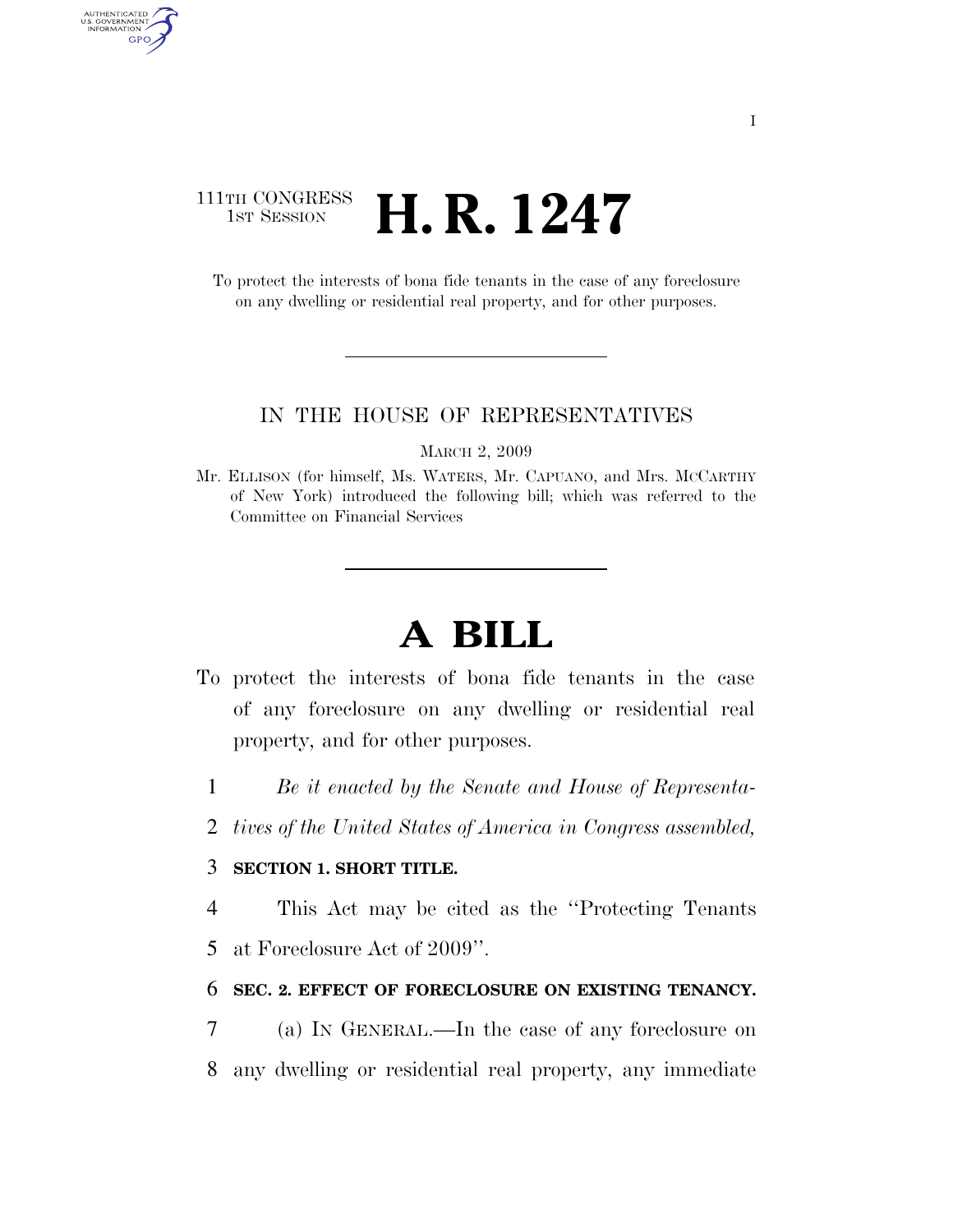successor in interest in such property pursuant to the fore-closure shall assume such interest subject to—

 (1) the provision, by such successor in interest, of a notice to vacate to any bona fide tenant at least 90 days before the effective date of such notice; and (2) the rights of any bona fide tenant, as of the date of such notice of foreclosure—

 (A) under any bona fide lease entered into before the notice of foreclosure to occupy the premises until the end of the remaining term of the lease, except that a successor in interest may terminate a lease effective on the date of sale of the unit to a purchaser who will occupy the unit as a primary residence, subject to the receipt by the tenant of the 90 day notice under paragraph (1); or

 (B) without a lease or with a lease ter- minable at will under State law, subject to the receipt by the tenant of the 90 day notice under 20 subsection (1),

 except that nothing under this section shall affect the requirements for termination of any Federal- or State-subsidized tenancy or of any State or local law 24 that provides longer time periods or other additional protections for tenants.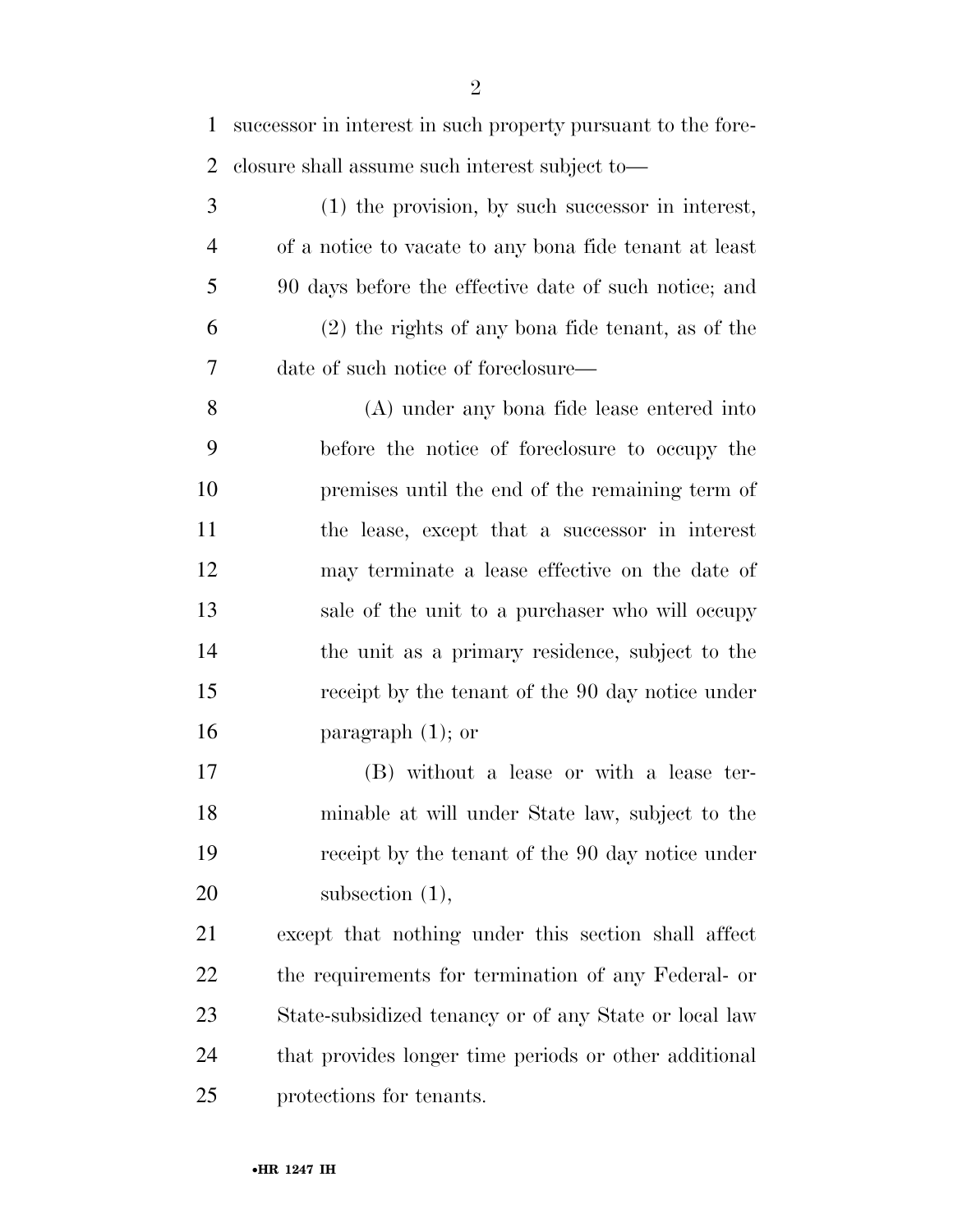(b) BONA FIDE LEASE OR TENANCY.—For purposes

| $\overline{2}$ | of this section, a lease or tenancy shall be considered bona |
|----------------|--------------------------------------------------------------|
| 3              | fide only if—                                                |
| $\overline{4}$ | (1) the mortgagor under the contract is not the              |
| 5              | tenant;                                                      |
| 6              | $(2)$ the lease or tenancy was the result of an              |
| 7              | arms-length transaction; and                                 |
| 8              | $(3)$ the lease or tenancy requires the receipt of           |
| 9              | rent that is not substantially less than fair market         |
| 10             | rent for the property.                                       |
| 11             | SEC. 3. EFFECT OF FORECLOSURE ON SECTION 8 TENAN-            |
| 12             | CIES.                                                        |
| 13             | Paragraph $(7)$ of section $8(0)$ of the United States       |
|                |                                                              |
| 14             | Housing Act of 1937 (42 U.S.C. 1437f(o)(7)) is amend-        |
| 15             | $ed$ —                                                       |
| 16             | $(1)$ in subparagraph $(C)$ , by inserting before the        |
| 17             | semicolon at the end the following: ", and in the            |
| 18             | case of an owner who is an immediate successor in            |
| 19             | interest pursuant to foreclosure—                            |
| 20             | "(i) during the initial term of the ten-                     |
| 21             | ant's lease having the property vacant                       |
| 22             | prior to sale shall not constitute good                      |
| 23             | cause; and                                                   |
| 24             | "(ii) in subsequent lease terms, having                      |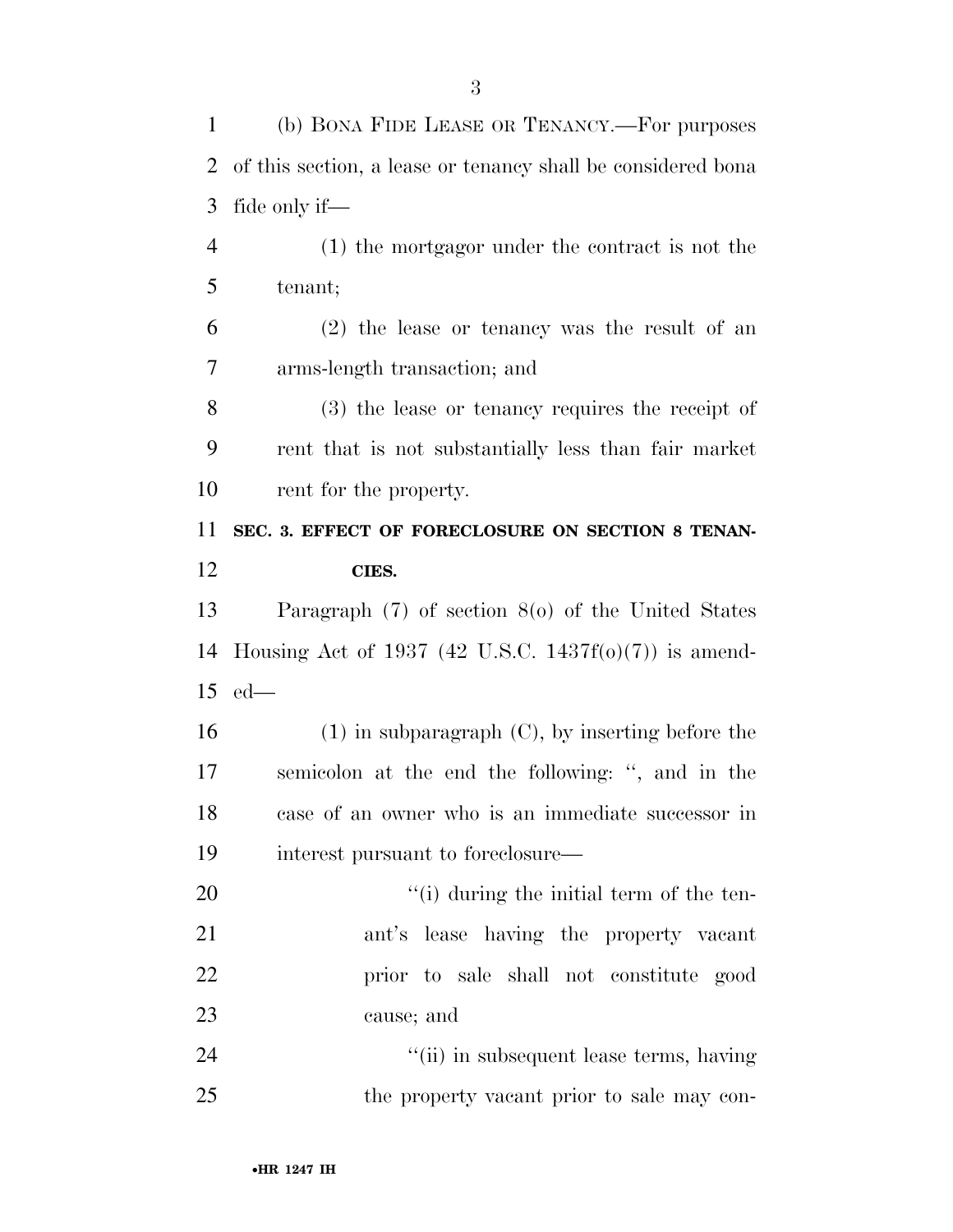| $\mathbf{1}$   | stitute good cause if the property is un-            |
|----------------|------------------------------------------------------|
| $\overline{2}$ | marketable while occupied, or if such                |
| 3              | owner will occupy the unit as a primary              |
| $\overline{4}$ | residence";                                          |
| 5              | $(2)$ in subparagraph $(E)$ , by striking "and" at   |
| 6              | the end;                                             |
| 7              | $(3)$ by redesignating subparagraph $(F)$ as sub-    |
| 8              | paragraph $(G)$ ; and                                |
| 9              | $(4)$ by inserting after subparagraph $(E)$ the fol- |
| 10             | lowing:                                              |
| 11             | " $(F)$ shall provide that in the case of any        |
| 12             | foreclosure on any residential real property in      |
| 13             | which a recipient of assistance under this sub-      |
| 14             | section resides, the immediate successor in in-      |
| 15             | terest in such property pursuant to the fore-        |
| 16             | closure shall assume such interest subject to the    |
| 17             | lease between the prior owner and the tenant         |
| 18             | and to the housing assistance payments con-          |
| 19             | tract between the prior owner and the public         |
| 20             | housing agency for the occupied unit; if a public    |
| 21             | housing agency is unable to make payments            |
| 22             | under the contract to the immediate successor        |
| 23             | in interest after foreclosure, due to action or in-  |
| 24             | action by the successor in interest, including       |
| 25             | the rejection of payments or the failure of the      |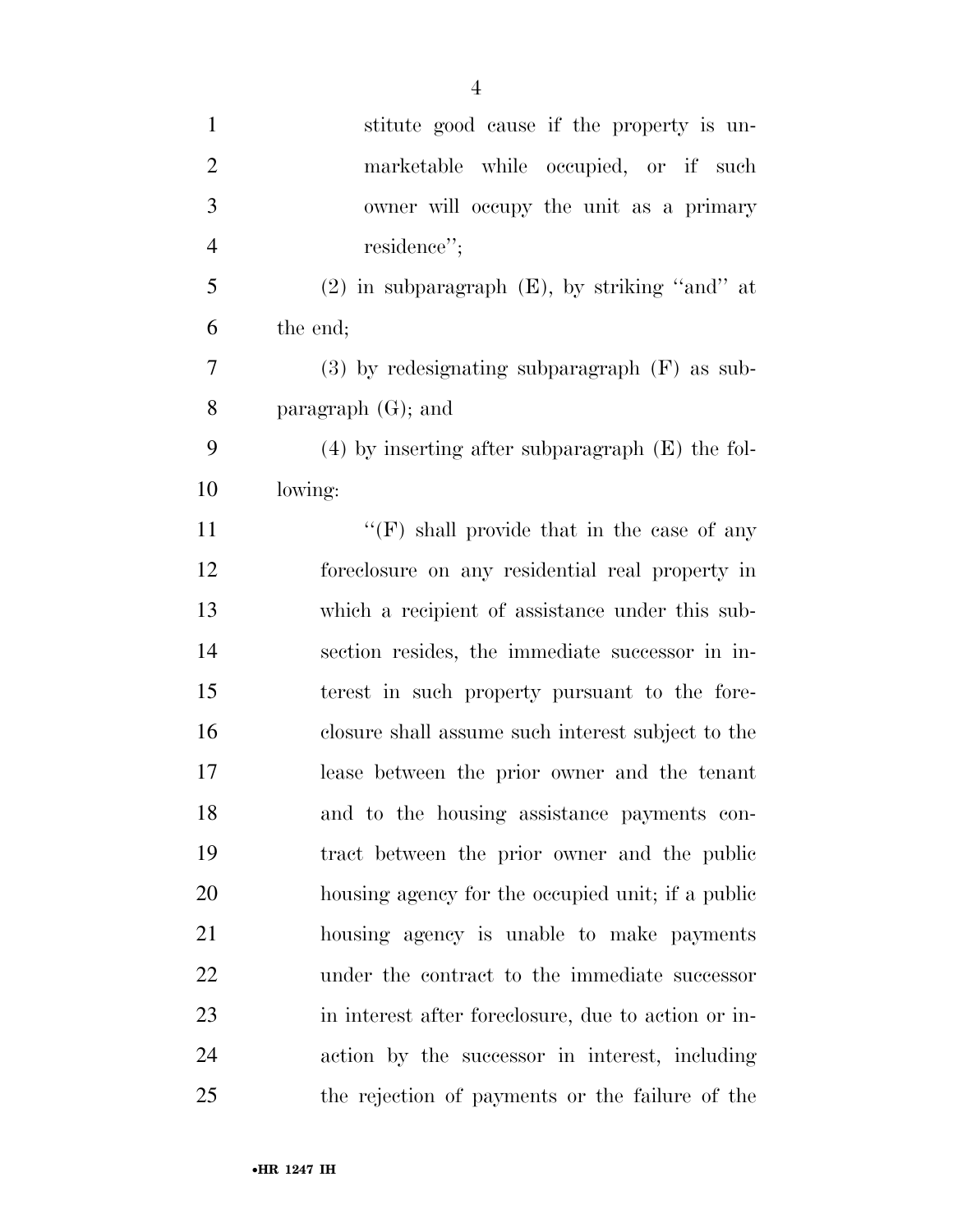| $\mathbf{1}$   | successor to maintain the unit in compliance       |
|----------------|----------------------------------------------------|
| $\overline{2}$ | with paragraph $(8)$ or an inability to identify   |
| 3              | the successor, the agency may use funds that       |
| $\overline{4}$ | would have been used to pay the rental amount      |
| 5              | on behalf of the family—                           |
| 6              | $f'(i)$ to pay for utilities that are the          |
| 7              | responsibility of the owner under the lease        |
| 8              | or applicable law, after taking reasonable         |
| 9              | steps to notify the owner that it intends to       |
| 10             | make payments to a utility provider in lieu        |
| 11             | of payments to the owner, except prior no-         |
| 12             | tification shall not be required in any case       |
| 13             | in which the unit will be or has been ren-         |
| 14             | dered uninhabitable due to the termination         |
| 15             | or threat of termination of service, in            |
| 16             | which case the public housing agency shall         |
| 17             | notify the owner within a reasonable time          |
| 18             | after making such payment; or                      |
| 19             | "(ii) for the family's reasonable mov-             |
| 20             | ing costs, including security deposit costs;       |
| 21             | except that this subparagraph and the provi-       |
| 22             | sions related to foreclosure in subparagraph $(C)$ |
| 23             | shall not affect any State or local law that pro-  |
|                |                                                    |